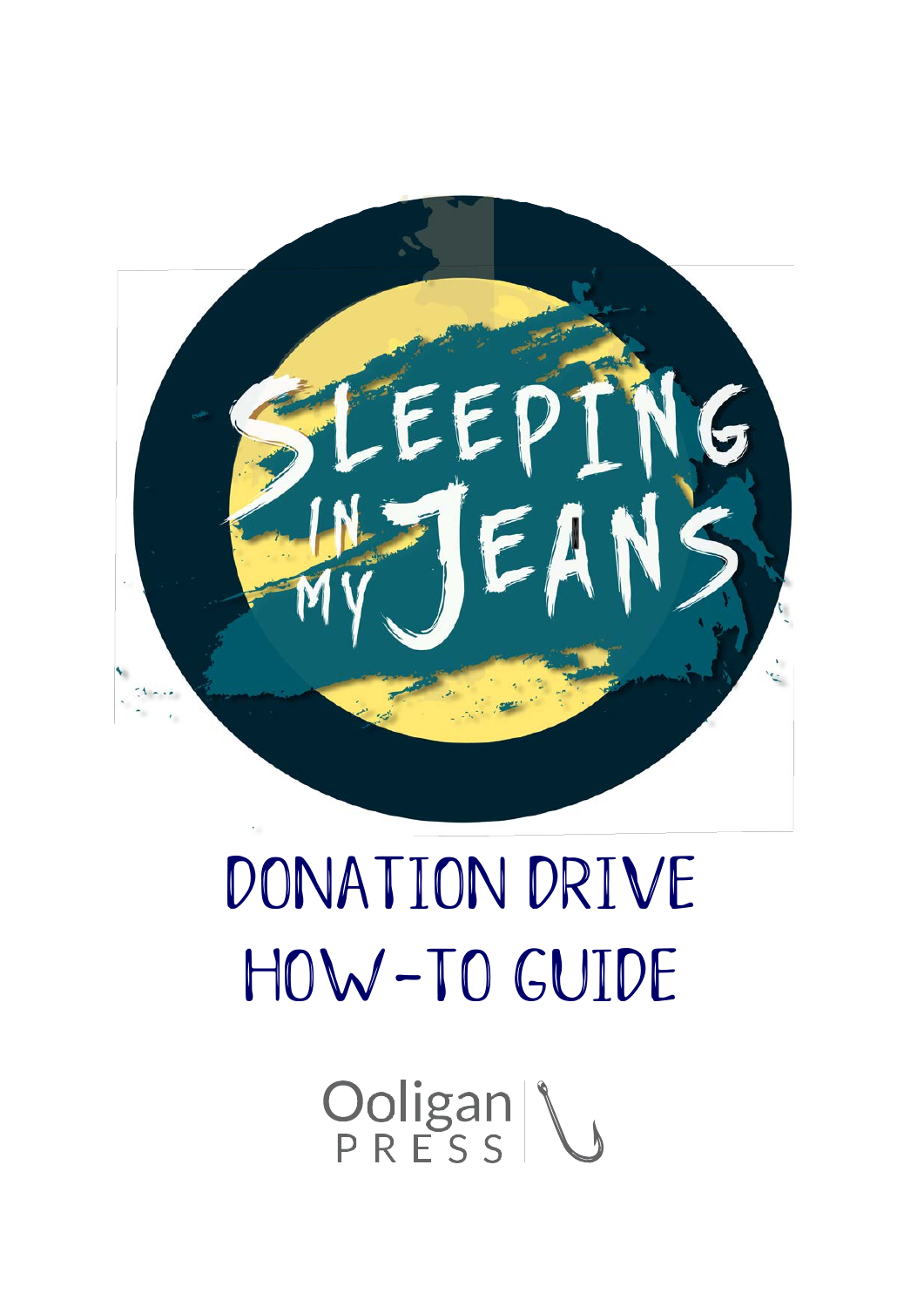# SCHOOL DONATION DRIVE HOW-TO GUIDE

Thank you so much for joining Ooligan Press in our fall donation drive efforts. This planning kit will assist you in coordinating an easy and successful drive.

Donation drives organized are invaluable in helping our communities to thrive together. All goods donated from this drive will assist your local community members, and we are beyond grateful for your amazing efforts.

If you have any specific questions, be sure to contact either Ooligan Press or the local charity you are planning to work with directly.

# **Getting Started!**

**Donation Drive Planning Kit [www.ooliganpress.pdx.edu/img/SIMJdonationkit.](http://www.ooliganpress.pdx.edu/SIMJdonationkit)pdf**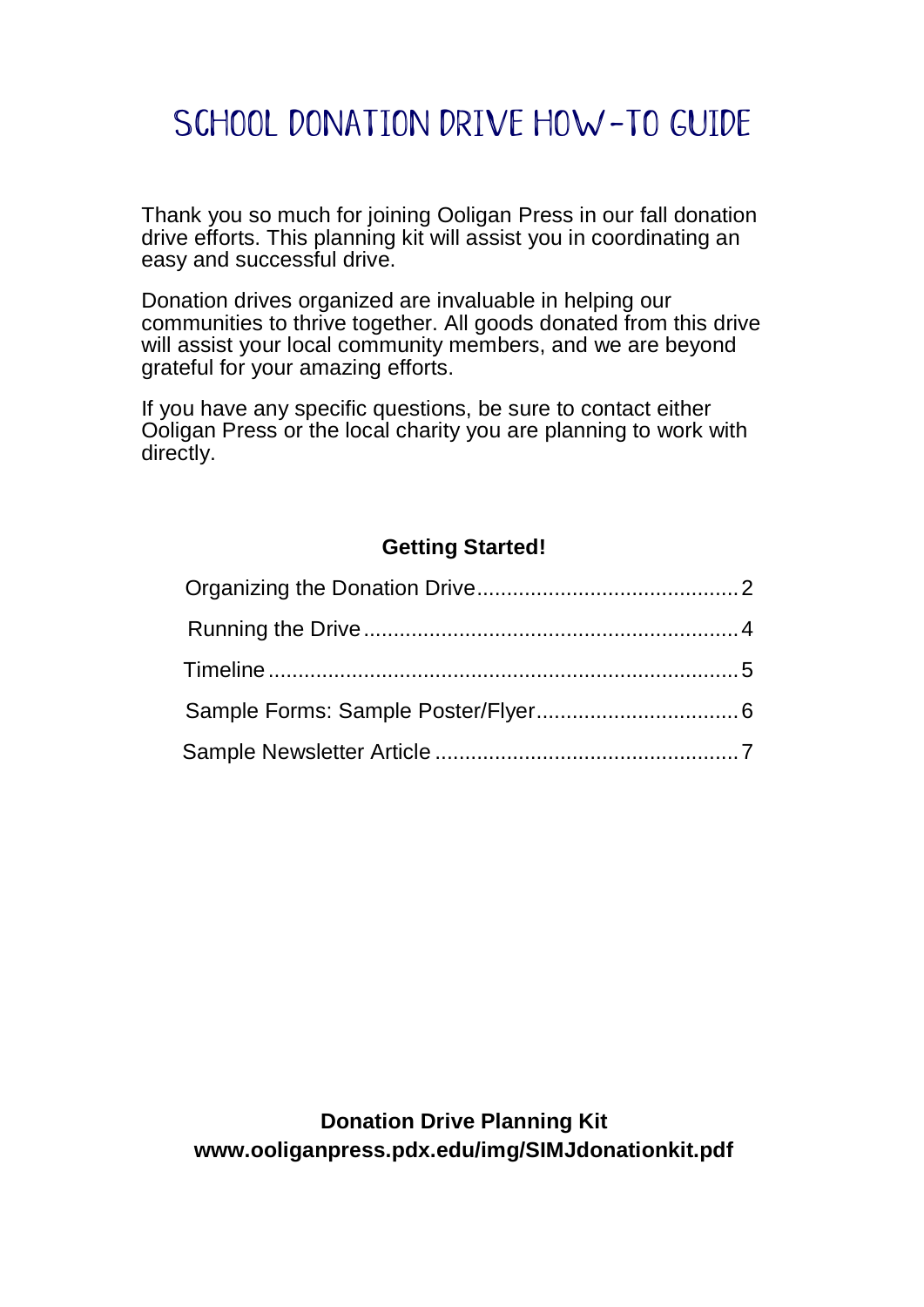# Organizing the donation drive

# <span id="page-2-0"></span>**Select and Contact an Organization**

We have a few different organizations available for you to choose from to get your drive efforts moving. Below is a list of organizations and a sampling of their needed supplies and contact information. This list is designed to make donating items to local charities and service agencies as easy as possible. For more information on any of the organizations listed below and a formal list of their needed supplies, please visit their website or contact them directly by phone or email.

### **Portland Homeless Family Solutions**

Portland, OR

"PortlandHomelessFamilySolutionsempowershomelessfamilieswith children to get back into housing and to stay there long-term."

**Donation Items:** Family clothing, hygiene items, medicine cabinet supplies, cleaning products, blankets.

Full list at:<http://www.pdxhfs.org/inkind-donations/>

**Contact:** <http://www.pdxhfs.org/contact/>

## **Oregon Food Bank**

Portland, OR "Feed the Human Spirit"

**Donation Items:** non-perishable foods such as peanut butter, dried/canned beans, pasta, rice, whole grain cereal, cooking oil, and canned tomatoes.

**For more information:** https:/[/www.oregonfoodbank.org/get](http://www.oregonfoodbank.org/get-)involved/host-a-food-or-fund-drive/

**Drive Registration:** https:/[/www.oregonfoodbank.org/get-involved/host-a](http://www.oregonfoodbank.org/get-involved/host-a-)food-or-fund-drive/register-request-supplies/

### **The Children's Book Bank**

Portland, OR

"Closing the 'Book Gap' One Child at a Time"

**Donations Items:** Board books, picture books, alphabet books, books about numbers, colors, animals, shapes and words, story books, rhyming books, Dr. Seuss books, multicultural books and books in Spanish are greatly needed. Chapter books for elementary school students are also appreciated.

**Drive Information and Registration:** https:/[/www.childrensbookbank.org/book-drive-basics/](http://www.childrensbookbank.org/book-drive-basics/)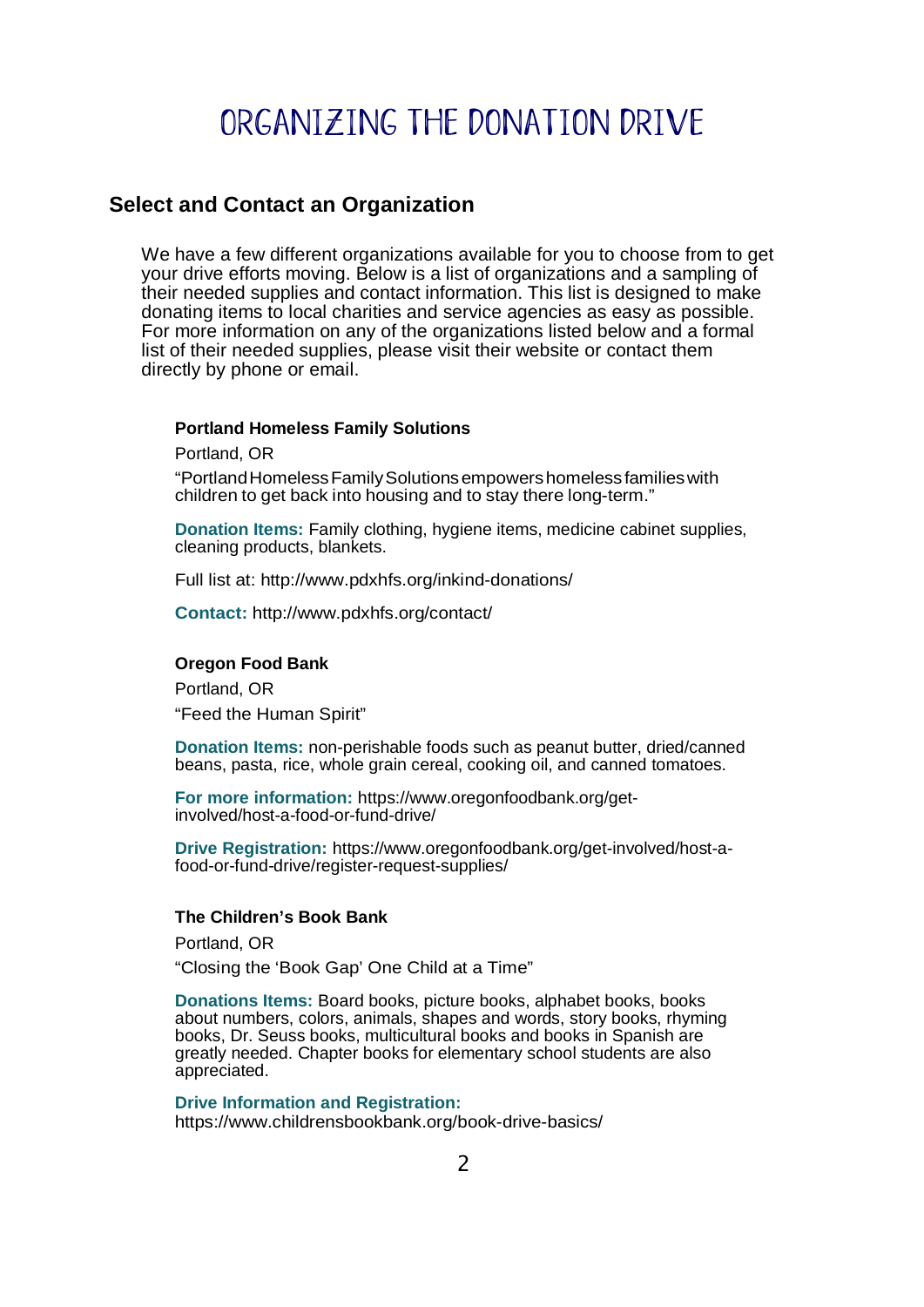Once you have searched through the potential agencies, you will need to contact the agency you have chosen directly. When contacting an agency, it is best to give them a description of the item(s) you are trying to donate and let them know of any time constraints you may have.

# **Select a Committee**

Donation drives are fun, but they also require a certain amount of planning in order to be successful. Gather a committee of people who want to be an integral part of your drive and assign everyone specific tasks. This may be a fun opportunity for students to get involved.

# **Some of the duties you may want to assign are as follows:**

Chairman of the committee to oversee all details and answer all questions Liaison with management Coordinator of advertising/promotion Photographer Outside public relations/media contact Coordinator of donation collection boxes Chief of storing the donations Coordinator of packing and transportation to the non-profit organization

# **Set Goals**

Determine the number of donations you want to raise. Encourage people to help you meet or surpass your goals by putting up flyers and telling them the importance of your drive.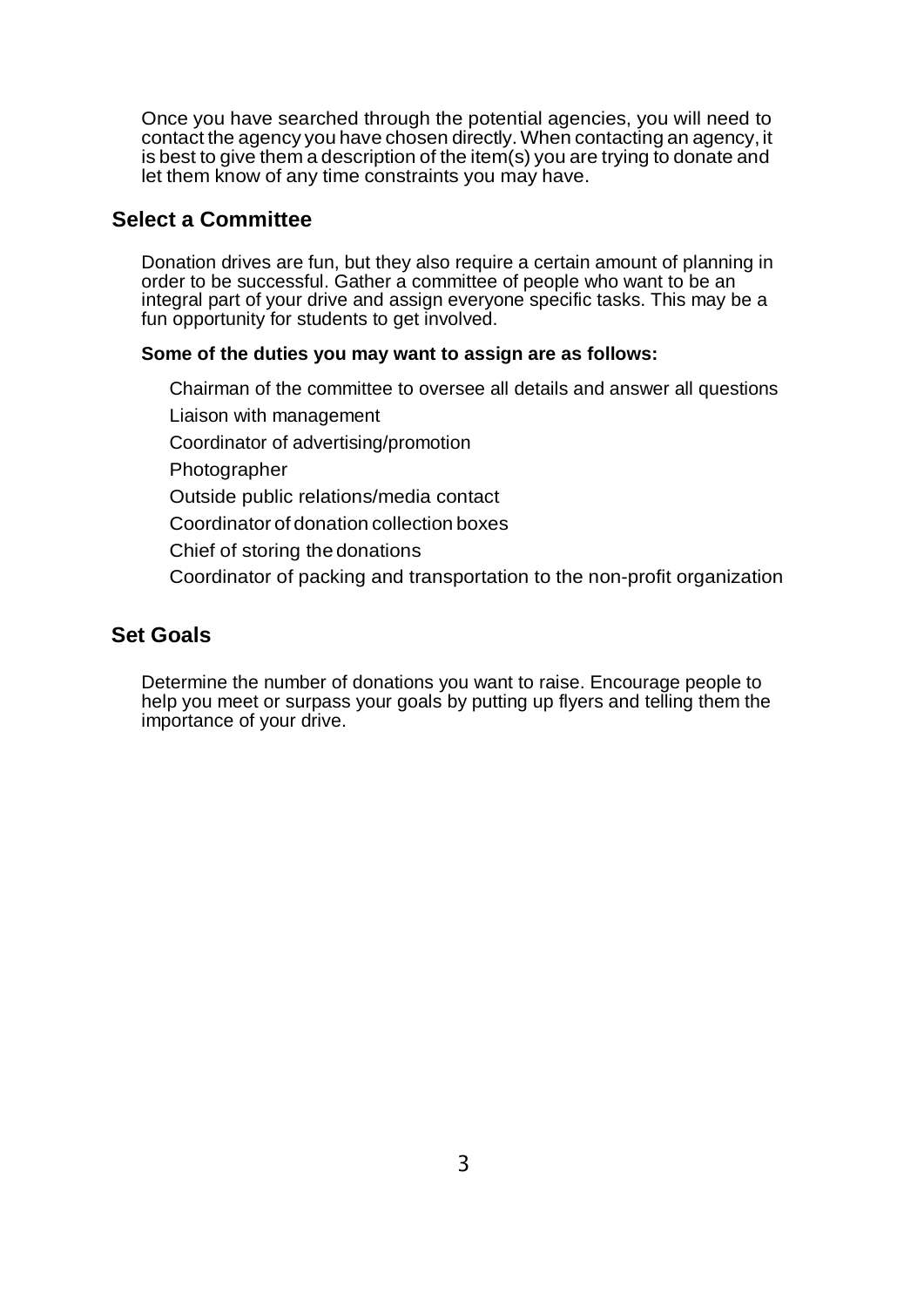# Running the drive

<span id="page-4-0"></span>Depending on what your planning committee decides, you can collect your donations at one or more locations in your school. Use collection bins that have a clear marking on them at all locations, along with posters and information increasing recognition and awareness.

Encourage everyone to promote the opportunity to students, colleagues, and peers in the weeks leading up to/during the event. Have the planning committee create promotional items (signs, banners, donation box signage, etc.).

Make the supply drive event a destination! Decorate a portion of the school and/or school office to make the drop-off area exciting. If desired, work alongside us here at Ooligan to engage with members of the local media to acknowledge your donation drive.

If applicable, incorporate the drive into an existing event, especially those surrounding holiday celebrations in the spirit of giving back to our community like Thanksgiving.

Utilize social networking resources like Facebook Causes and school newsletters to raise awareness for the donation drive. Leverage social media to excite your network by sharing specific supply needs. Send the fundraising opportunity to all employees or families.

Use relatable numbers. For example: \$5 donation purchases one notebook, one packet of pencils, and two erasers.

Share the fundraising progress with your school and with Ooligan.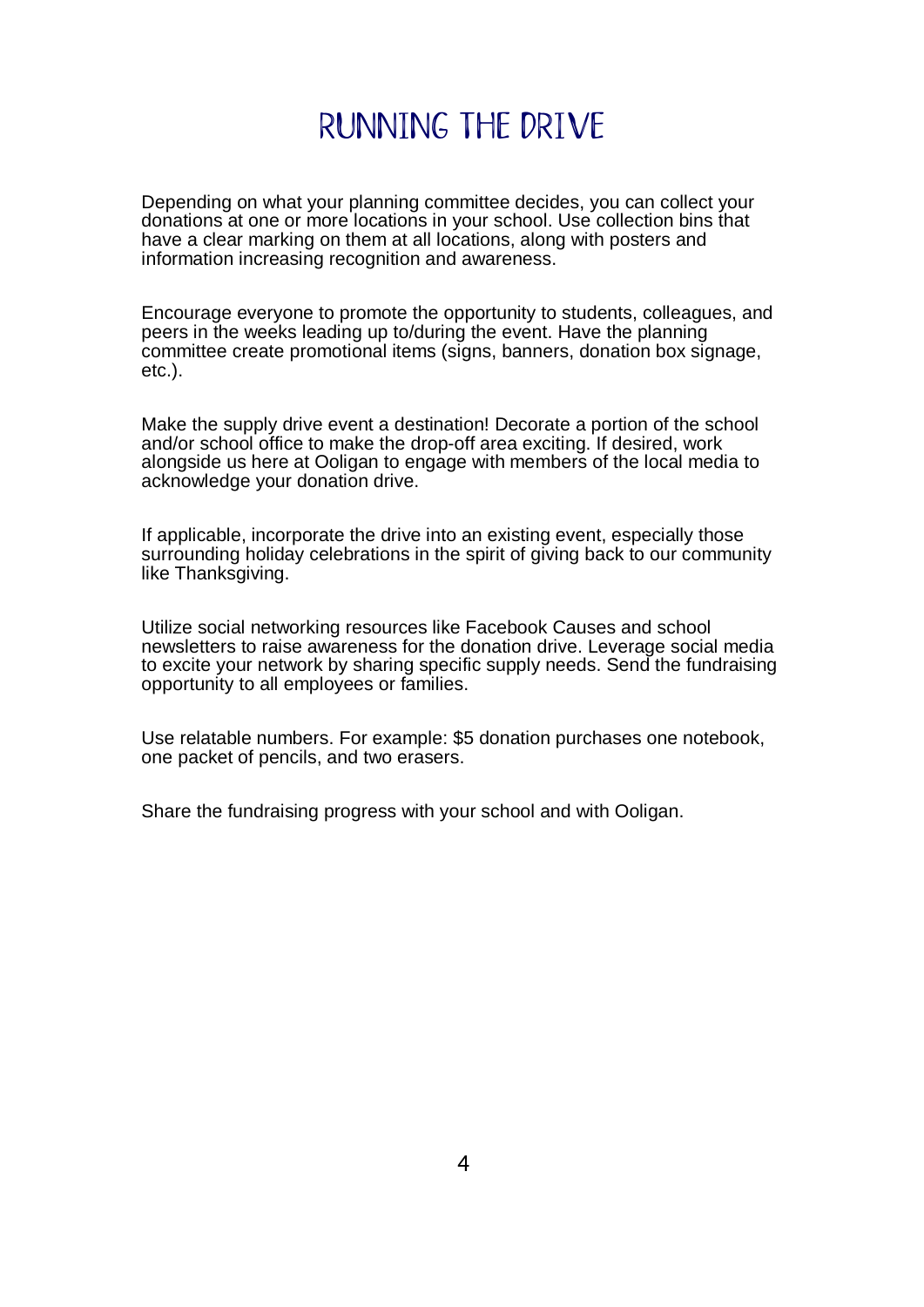# Timeline

<span id="page-5-0"></span>Every donation drive is different. Whatever form your donation drive takes, this sample timeline will help guide your collection and event planning from concept to celebration.

## **6-8 Weeks**

Identify the organization that you plan to donate to. Set up time, dates, transportation, and logistical support. Organize and secure collection centers. Start promoting the project amongst colleagues, parents, the community, and the media. Determine the next steps for each member of the planning committee (their role and time commitment, and how to manage collection of supplies).

Let us help you! We are happy to help you organize media and publicity contacts and spread the word.

### **4-6 Weeks**

Brief other staff and committee members on all aspects of the project and involve them in any further planning and preparation. Schedule a post-event meeting to ensure committee members are available to debrief and attend to follow-up tasks. Draft an agenda for the day/week of an event.

Notify your marketing & communication departments for PR/media plan. Discuss the documentation (photos, video) of the event. Recruit a volunteer photographer if possible. If needed, verify the need for a photo release form. Order signage or other collateral as needed.Plan any transportation and other logistical needs.

## **2-4 Weeks**

Address any remaining questions and concerns. Recruit volunteers. Secure attendance of any guest speakers as needed for an event's agenda. Draft or secure talking points for guest speakers during the event. Finalize task lists and make sure all committee members are comfortable with the scope of their work.

## **1-2 Weeks**

Confirm all final details. Make sure you have tables and chairs secured for all donation drop-off stations. Confirm that all materials needed will be on-site.

Pack a "project kit" to include things like:

Signage and banners Pens and markers **Tape** Extra paper/card stock/poster board Flyers about the donation drive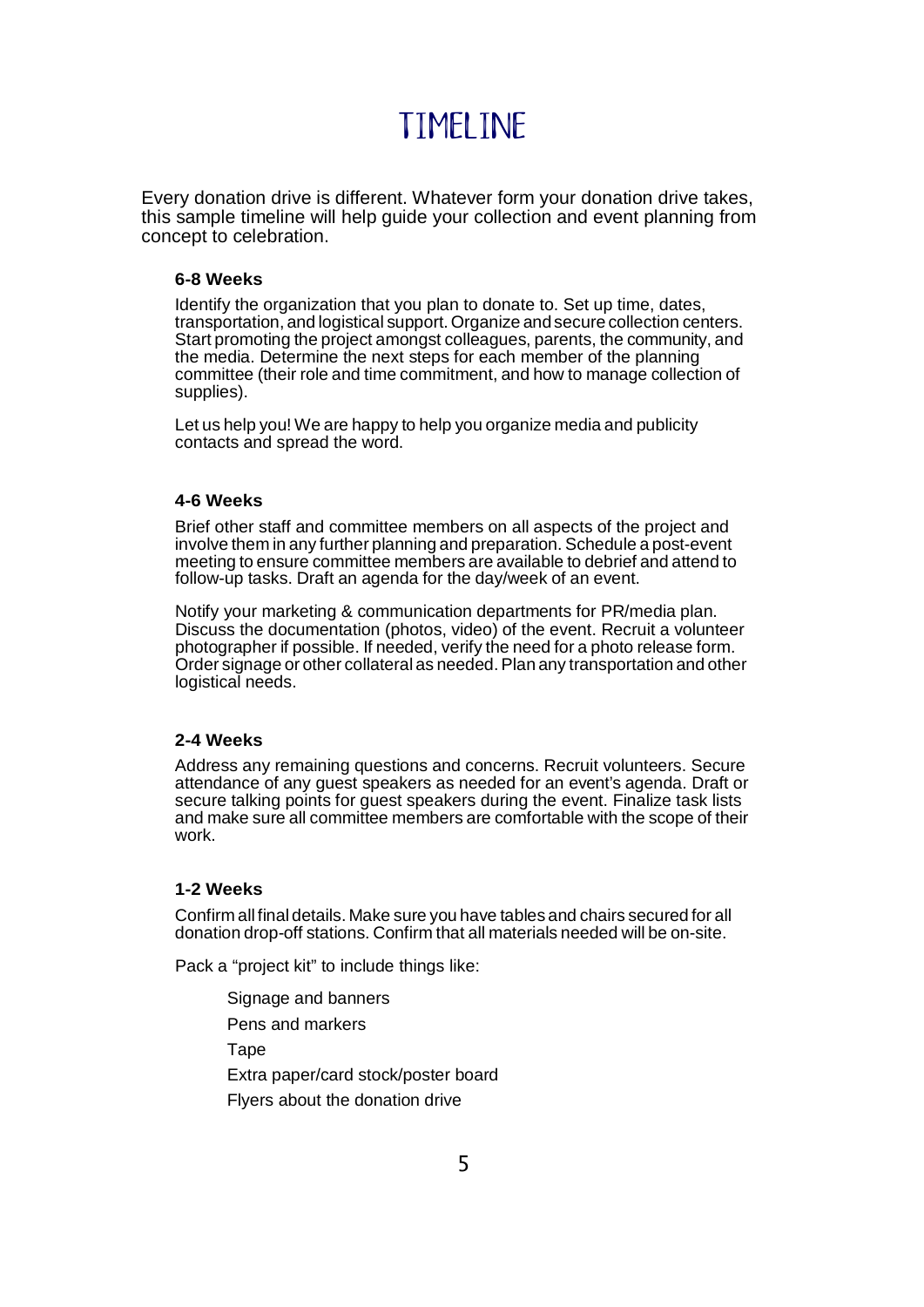# Sample poster/flyer contents

# **First Annual Coat Drive**

Help us collect coats for our neighbors in need.

All donations will be delivered to **[Organization]** on **[Date]** and will be put to good use in keeping our community members warm.

Our goal is **[Number of Coats]** to keep others warm!

**[Organization]** is in need of the following items:

Children's coats

Male Adult coats

Female Adult coats

Teenage coats

**[Organization's Logo]**